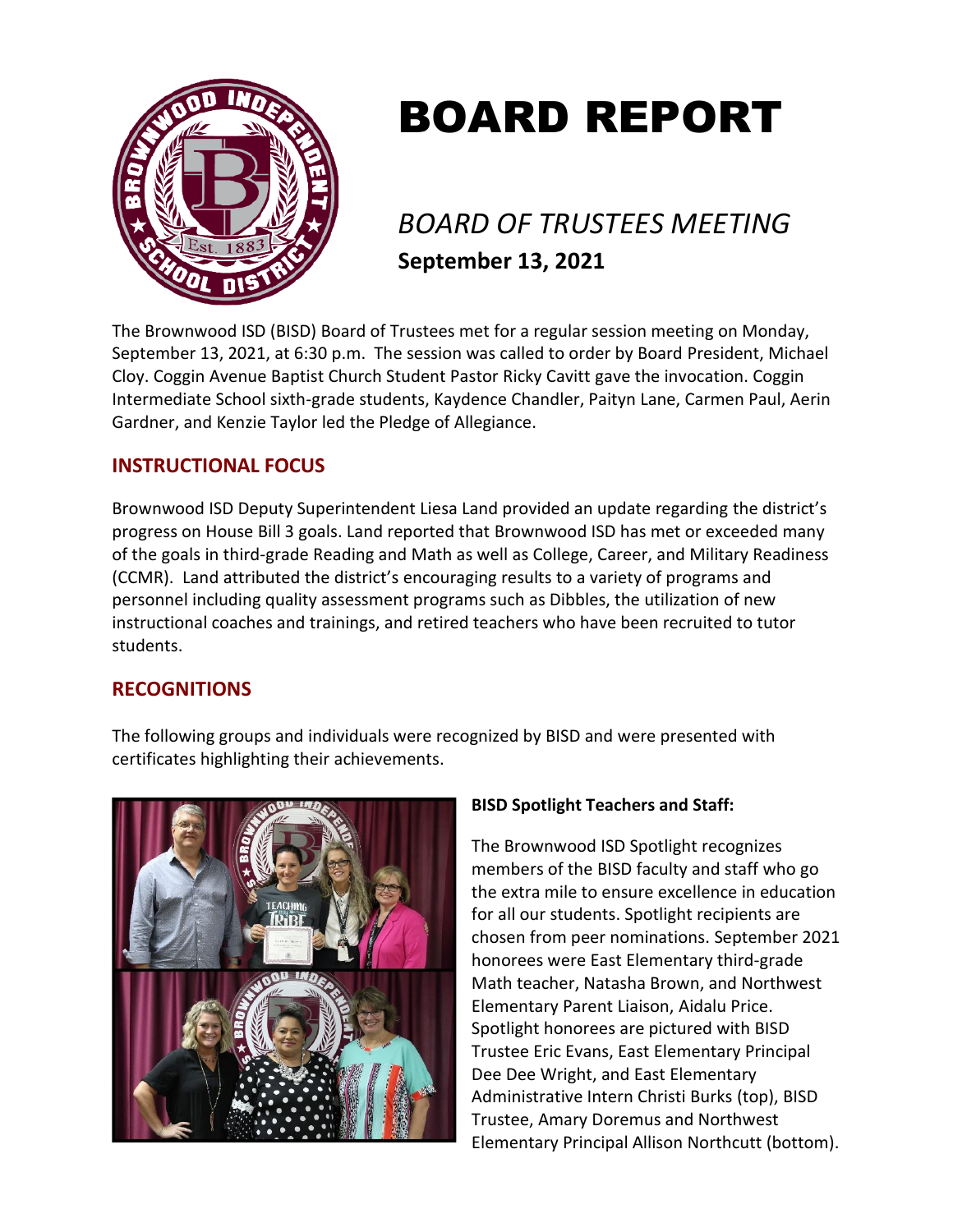# **AUDIENCE FOR GUESTS**

Brown County resident Terry Garrett expressed his support of school district personnel and those who help to provide educational services for the children in the community. Garrett is Brownwood High School Alumni, and as a president or co-founder of various local Christianbased organizations, Garrett expressed his interest in attending school board meetings and encouraged others in the community to attend as well.

# **SUPERINTENDENT'S REPORT**

The report included details and reminders for the following items:

- Board training hours will be announced in October
- A School Safety Committee meeting is scheduled following the board meeting. The School Safety Committee meets three times a year.
- Project Neighborhood meeting dates:
	- o Woodland Heights Elementary Sept. 21 5:30 p.m.
	- $\circ$  BISD Central Support Center Sept. 28 6:30 p.m.
	- o Northwest Elementary Oct.  $6 5:30$  p.m.

# **DISCUSSION & ACTION ITEMS**

#### **DEPARTMENTAL REPORTS**

**Enrollment/Transfer Report:** The active enrollment in Brownwood ISD is 3487 students, up about 80 students from last year. Transfers into the district are down slightly. Dr. Young noted that the reduction is most likely attributed to students that were utilizing Brownwood ISD's remote learning option last year. More students are likely staying within their own district now that in-person learning has resumed in most areas.

#### **CONSIDER APPROVAL OF DISTRICT OF INNOVATION RENEWAL**

In February of 2017, the Board approved BISD's DOI plan covering school start date and CTE teacher certification. This plan expires in February of 2022. Trustee Evans moved to adopt the local District of Innovation Plan as proposed by the District Site-based Decision Making Committee to begin on February 14, 2022 when the current plan expires. Trustee Diane Thompson seconded the motion. The motion passed unanimously.

#### **CONSIDER APPROVAL OF REVISED HB 3 GOALS**

House Bill 3 requires all school boards to adopt 5-year goals with annual targets in early childhood literacy, math, and college, career, military readiness. Because Brownwood ISD exceeded several of the previous goals, an upward adjustment was needed for subsequent years. Trustee Codie Smith made the motion to update the 5-year early childhood literacy and math goals, along with the college, career, and military readiness goal as presented. Trustee Doremus seconded the motion. The motion passed unanimously.